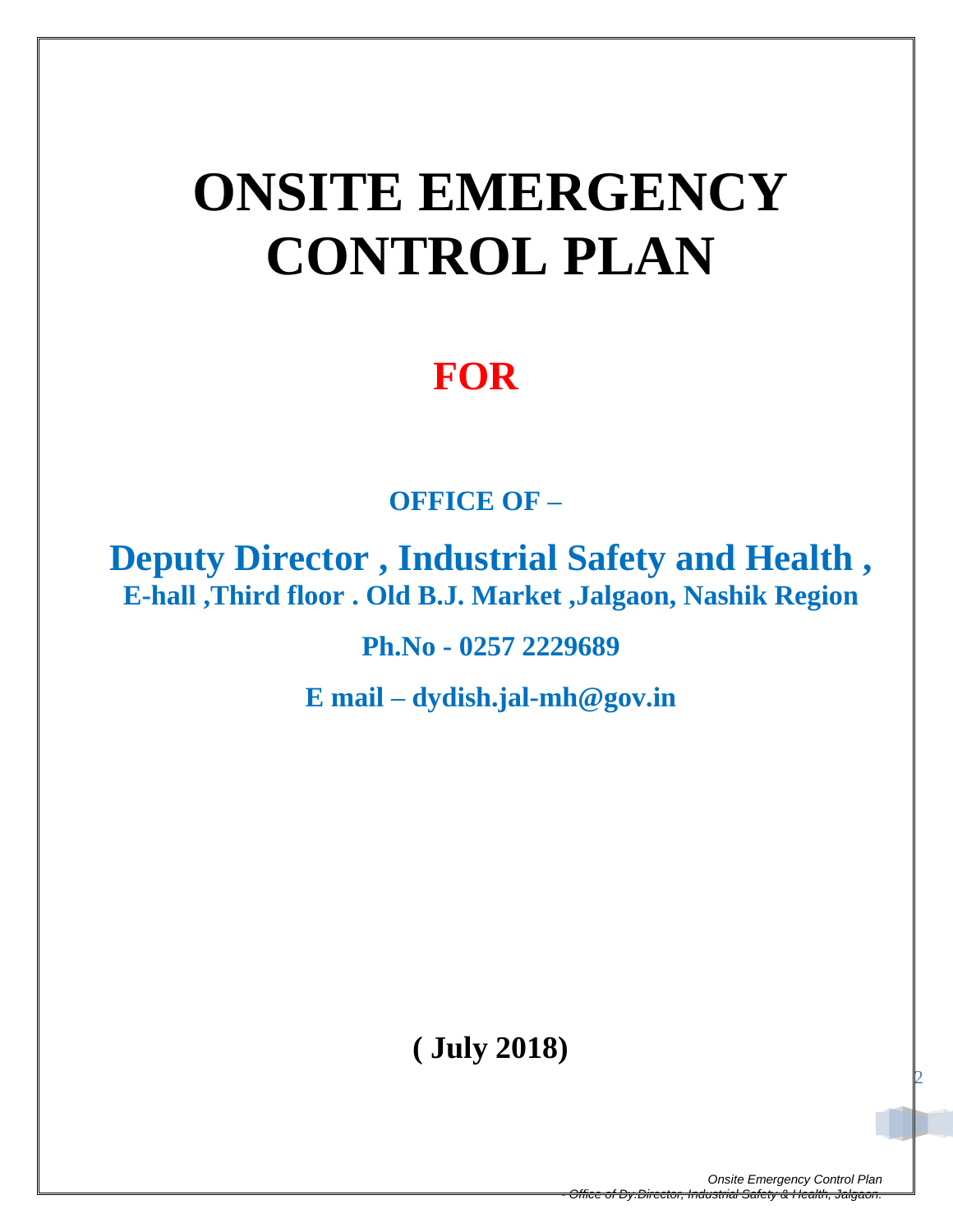# **I N D E X**

| Sr. No.        | <b>Details</b>                                        | Page No.  |
|----------------|-------------------------------------------------------|-----------|
| 1              | Preface                                               | 4         |
| $\overline{2}$ | <b>Office Profile</b>                                 | $5 - 6$   |
| 3              | Onsite Plan – Preamble and Objective                  | $7 - 8$   |
| $\overline{4}$ | Elements of planning                                  | $9-11$    |
| 5              | Infrastructure                                        | 12        |
| 6              | Out side organization involved                        | $13 - 14$ |
| 7              | Details about site                                    | $15-16$   |
| 8              | Likely danger to the office $\&$ extent of its effect | 17        |
| 9              | Procedure for conducting mock drill                   | 18        |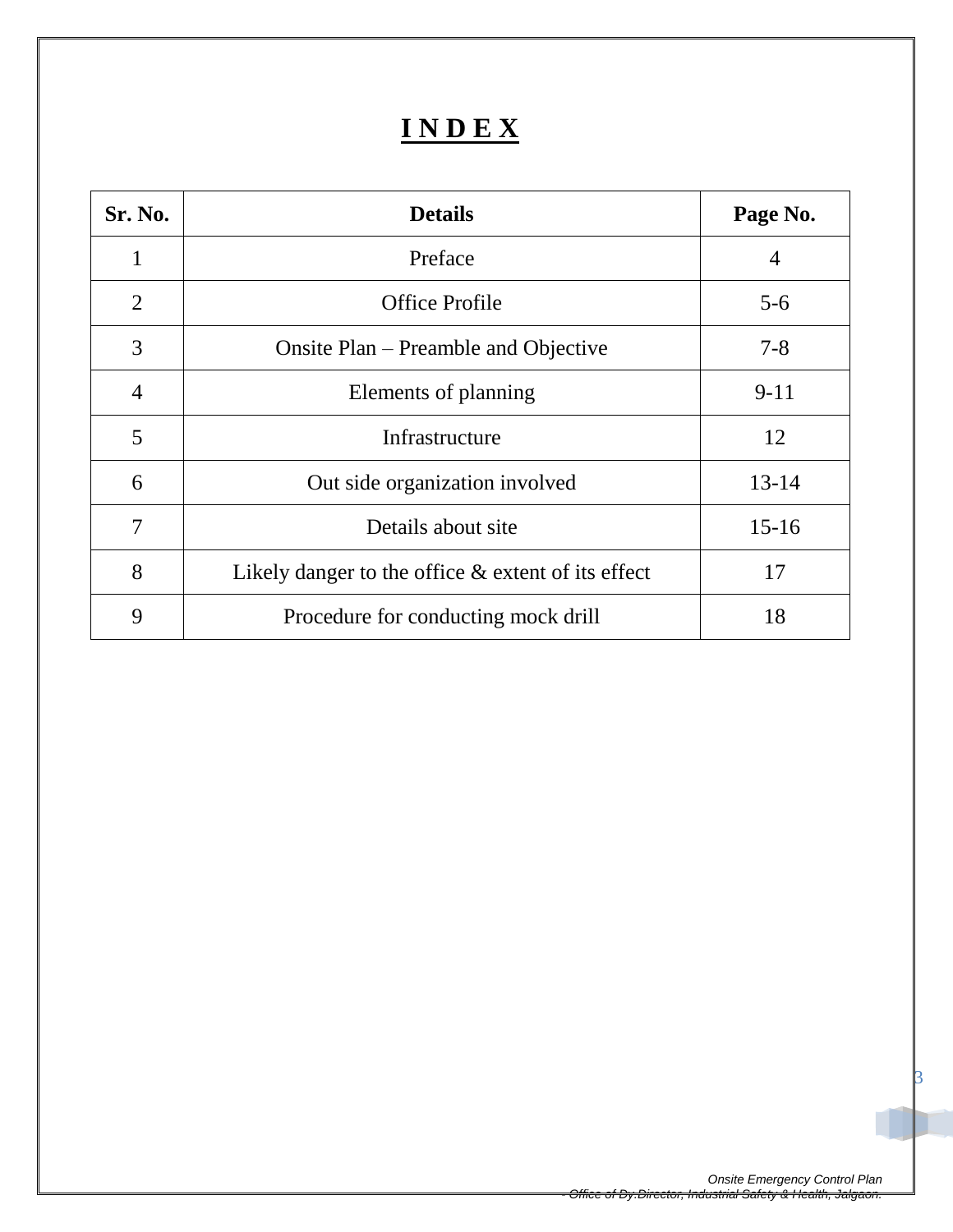### **1. PREFACE**

The enclosed On Site Emergency Plan is prepared for Office of Deputy Director, Industrial Safety & Health, Jalgaon, Nashik Region , Maharashtrta , Third Floor, Ehall, Old B.J. Market, Jalgaon -425001.

Office is located in the premises of Bhikamchand Jain Market, Jalgaon on rental basis and under the control of Labour Ministry, Maharashtra State.

Office is located at Third Floor of the building and is about 2 kms. from Jalgaon railway station.

Office is occupied by 1 officer and 1 office staff during 10:30 hrs. to 17:45 hrs. in general shift. Apart from office personnel, about 2 -3 visitors maximum are generally present during office timing/visiting hours for their official work related to statutes.

The main objective of the office is to ensure Safety, Health and Welfare of the workers in the factory, by effective enforcement of the provisions of the Factories Act and Rules made there under. However, residual risk cannot be eliminated totally and in case there is any deviation in safe practices and possibility of emergency situations, which can cause loss of life and property. Office is committed to ensure effective preplanned timely actions to avoid lives and potential loss.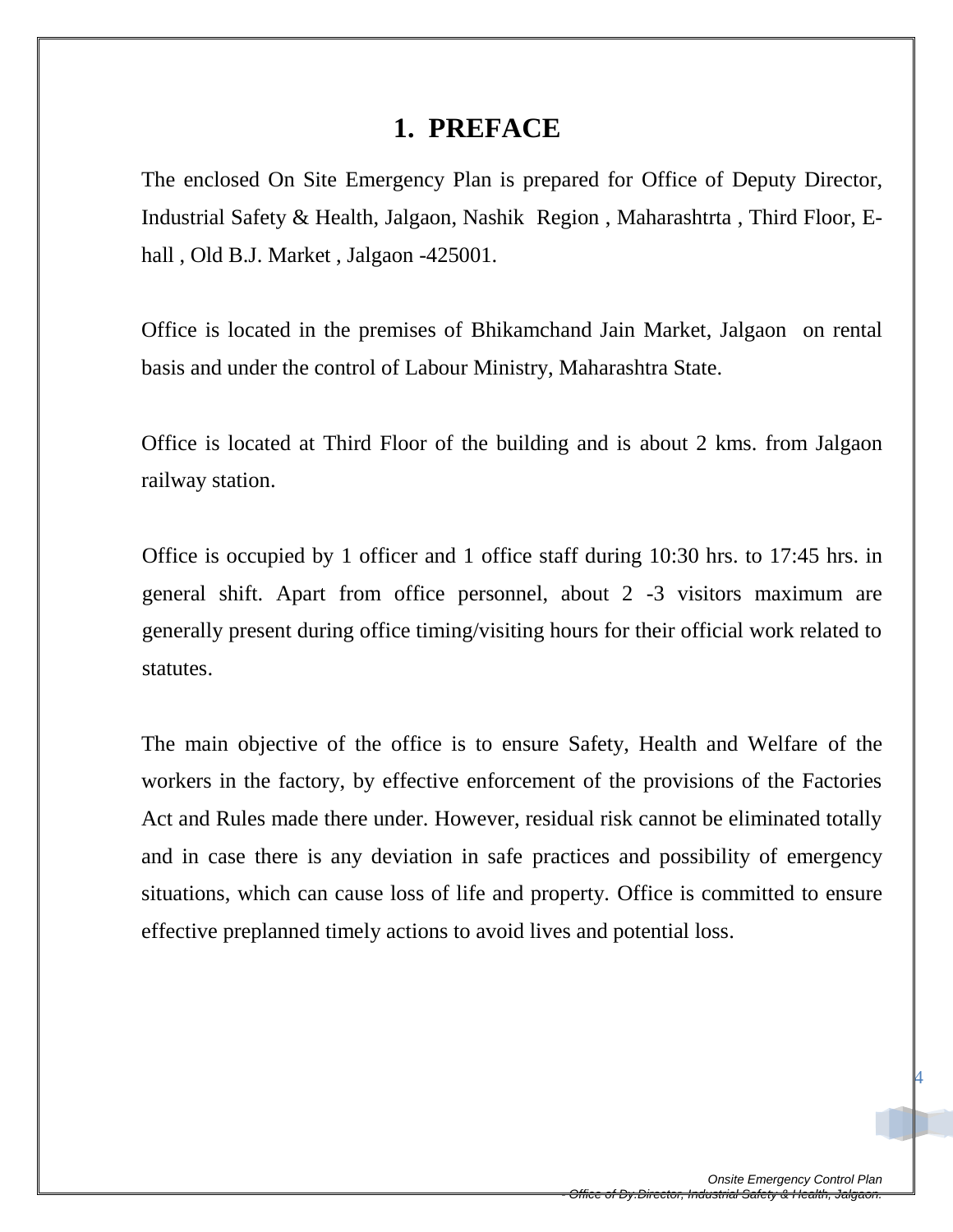# **2. OFFICE PROFILE**

#### **A) About the office :**

The main objective of the Directorate of Industrial Safety and Health is to ensure Safety, Health and Welfare of the workers in the factory, by effective enforcement of the provisions of the Factories Act and Rules made there under.

It is also to ensure the protection of right of workers and to redress their grievances. The department has objective of preventing not only the major industrial accidents, but also prevent the accidents causing permanent or partial disablement.

Another important objective of the department is to create awareness about safety amongst the management and workers by arranging seminars, workshops, training programs in co-ordination with the other social partners and industries associations. It is also to promote the concept of Mutual Aid Response Group (MARG).Office believe that workers hands are Nation's asset which they don't want to lose in any case**.** The department aims at Zero Accident.

#### **B) Disposal of the waste :**

The disposal of the waste (combustible material like paper waste etc.) is done through waste collection system of Jalgaon Municipal Corporation authority by pick up vehicles every day.

C) **MAN POWER –** The office is occupied by 1 officer and 1 office staff during 1030 hrs. to 1745 hrs. in general shift. Apart from office personnel, about 2-3 visitors maximum are generally present during office timing/visiting hours for their official work related to statutes.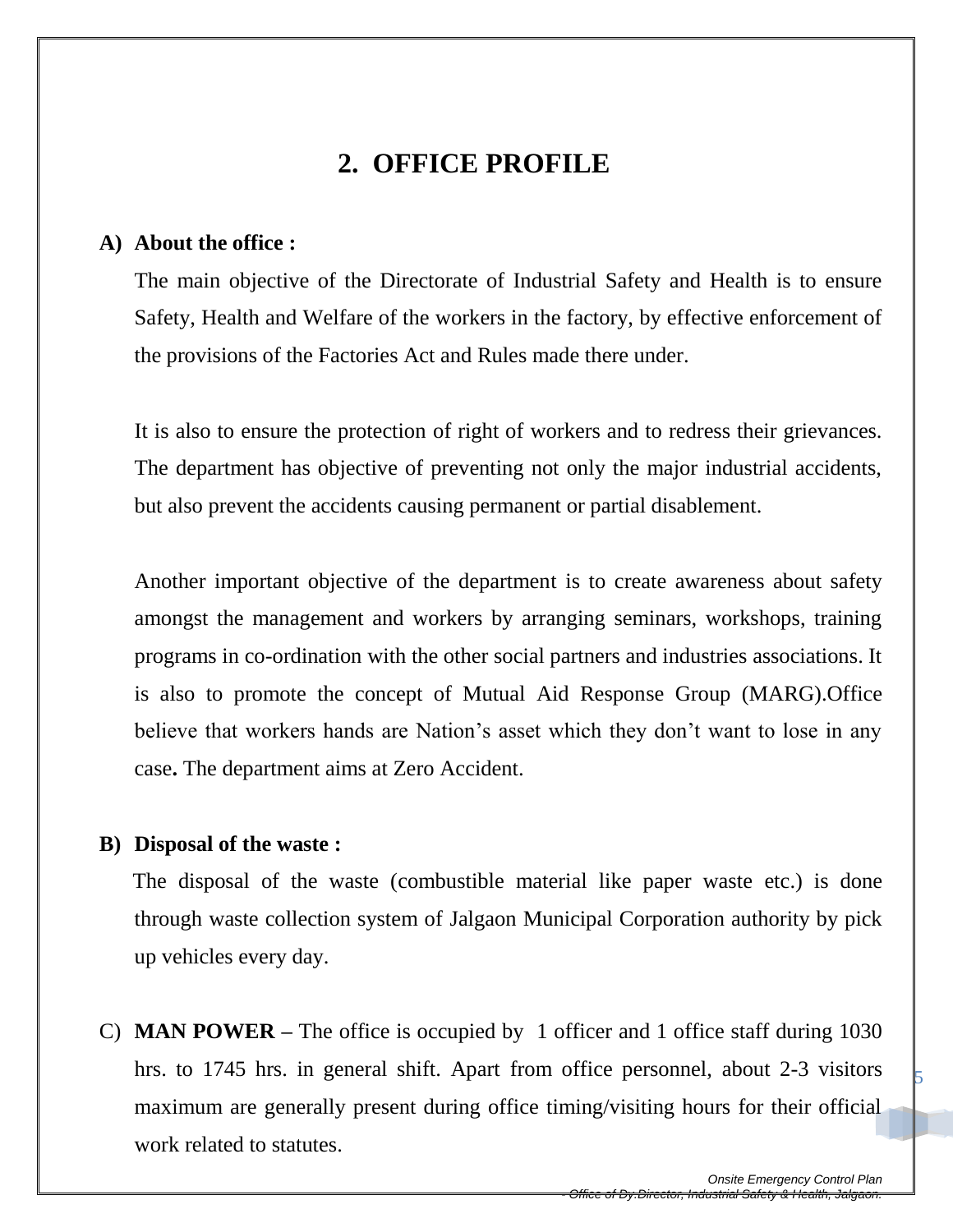D) The enclosed On Site Emergency Plan is prepared for Office of Deputy Director, Industrial Safety & Health, Jalgaon ,Nashik Region , Maharashtrta , Third Floor, Ehall , Old B.J. Market , Jalgaon -425001.

#### **E) NAMES OF PERSONS RESPONSIBLE WITH THEIR PHONE NUMBERS**

| Sr.<br>No. | <b>Name of the Person</b> | Code | <b>Mobile</b> | <b>Landline</b> |
|------------|---------------------------|------|---------------|-----------------|
|            | Mr. K.T.Zope              | 0257 | 9665748586    | 2229689         |
|            | Miss. Paurnima Patil      | 0257 |               | 2229689         |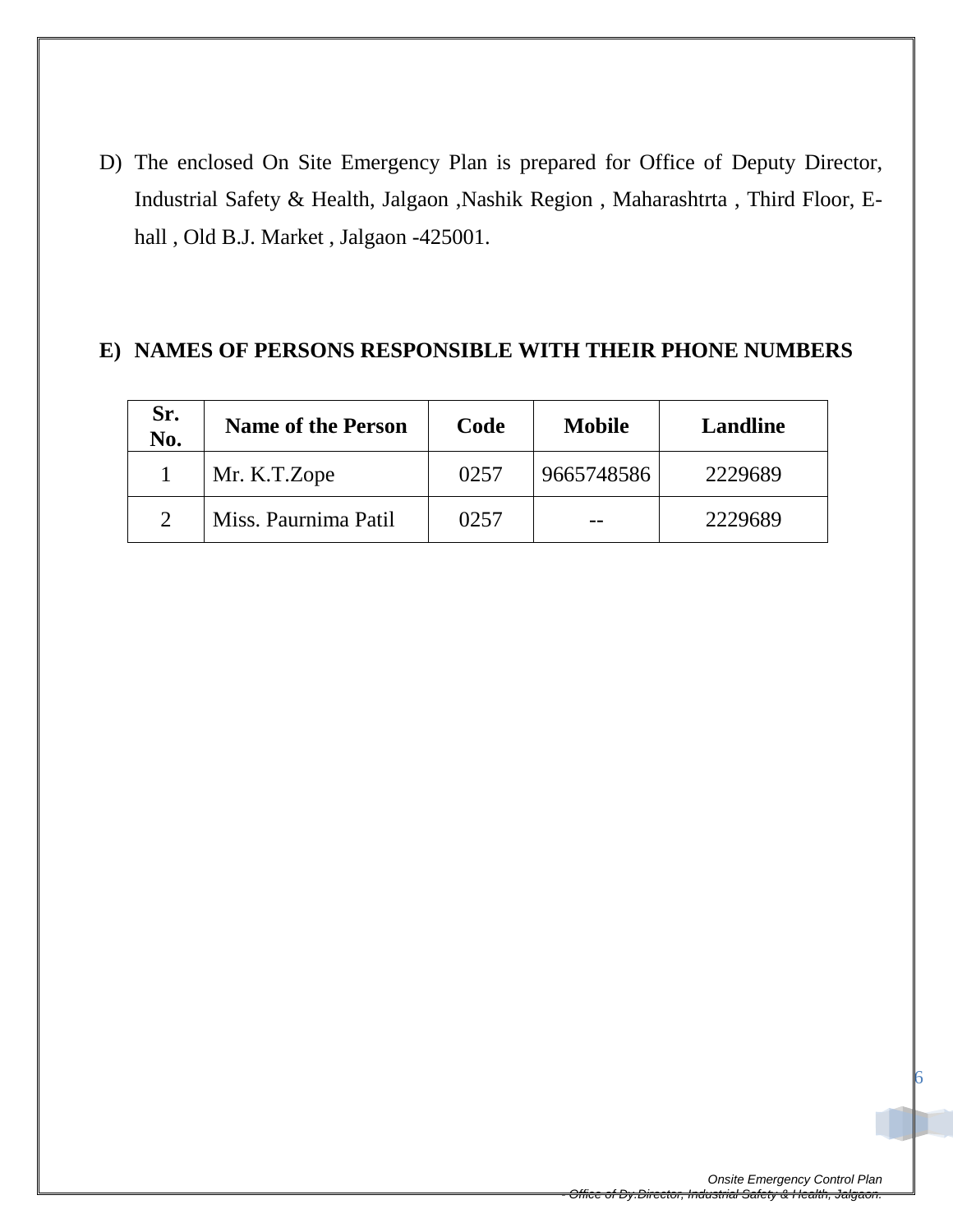# **3. ONSITE EMERGENCY CONTROL PLAN (OECP) PREAMBLE**

In spite of various preventive and precautionary measures taken, the possibility of a mishap cannot be totally ruled out. Hence, the need to prepare a Contingency Plan for dealing with incidences which may still occur and are likely to affect LIFE and PROPERTY both within the plant and in the immediate neighborhood.

Such an emergency could be the result of malfunction of work discipline or non observance of operating instructions. It could, at times, be the consequence of acts outside the control of human like severe storm, flooding, or deliberate acts of arson or sabotage.

This Onsite Emergency Control Plan (OECP) explains the code of conduct of all personnel in the plant along with the actions to be taken in the event of an Emergency. This plan gives the guidelines for employees and others. It not only defines responsibilities but also informs about prompt rescue operations, evacuations, rehabilitation, co-ordination and communication.

#### **EMERGENCY :**

An Emergency is a situation which may lead to or cause large scale damage or destruction of life, property or environment within or outside the office. Such an unexpected situation may be too difficult to handle for the normal work force within the plant.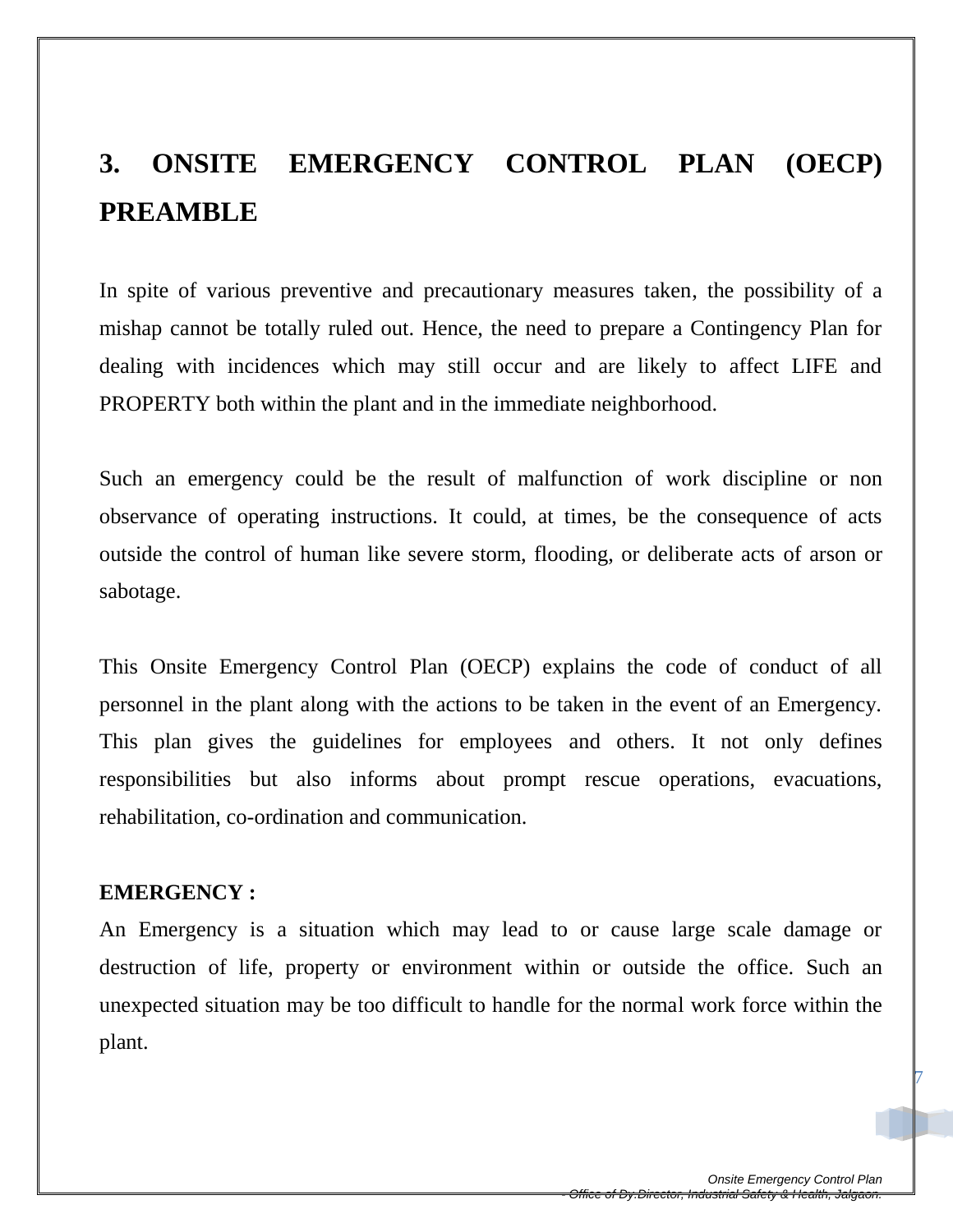#### **NATURE OF EMERGENCY :**

The emergency specified in the OECP refer to occurrence of one or more of the following event

- a) Fire,
- b) Major Accident such as structural or building collapse,
- c) Natural calamities like storm, flood, earth quake, Sabotage, act of terrorism, civil commotion, air raid etc.

#### **OBJECTIVES :**

The objective of the major emergency procedure should be to make maximum use of the combined resources of the works and the outside services to

- effect the rescue and treatment of casualties;
- safeguard other people;
- minimise damage to property and the environment;
- initially contain and ultimately bring the incident under control;
- identify any deed and provide for the needs of relatives;
- provide authoritative information to news media;
- secure the safe rehabilitation of affected areas;
- preserve relevant records of equipment by the subsequent enquiry into the cause and circumstances of the emergency.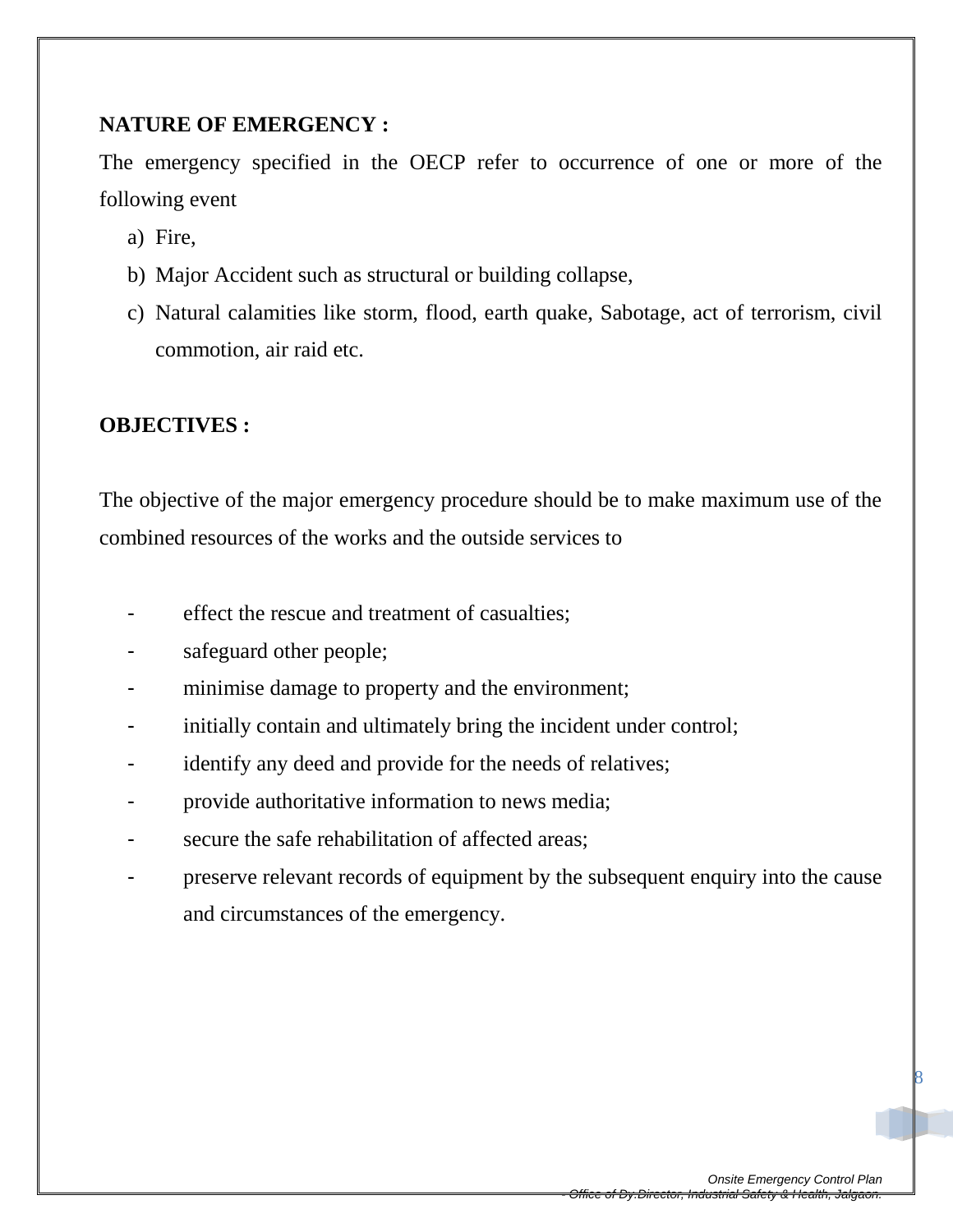# **4. ELEMENTS OF PLANNING**

**A)** Name and address of the person furnishing the information Mr.K,T,Zope, Dy. Director (additional charge), Industrial Safety & Health, Jalgaon , Nashik Region Office – 0257-2229689

Key Personnel of the organization and responsibilities assigned to them in case of an emergency.

- **1. Site Controller / Incident Controller :** The Site controller or his nominated deputy will assume overall responsibility for the site and its personnel as well as incident controller. His duties are to :
- i) Assess the magnitude of the situation and decide if staff need to be evacuated from their assembly points to identified safer places:
- ii) Exercise direct operational control over areas other than those affected;
- iii) Undertake a continuous review of possible developments and assess in consultation with office personnel for evacuation if required ;
- iv) Liaise with senior officials of Police, Fire Brigade, Medical, local authorities and provide advice on possible effects on areas inside and outside the office.
- v) Look after rehabilitation of affected persons on discontinuation of emergency :
- vi) Issue authorized statements to news media and ensure that evidence is preserved for enquiries to be conducted by the statutory authorities.
- vii). Direct all operations to stop within the affected area taking into consideration priorities for safety of personnel, minimize damage to the plant, property and environment and minimize loss of materials;

*Onsite Emergency Control Plan - Office of Dy.Director, Industrial Safety & Health, Jalgaon.*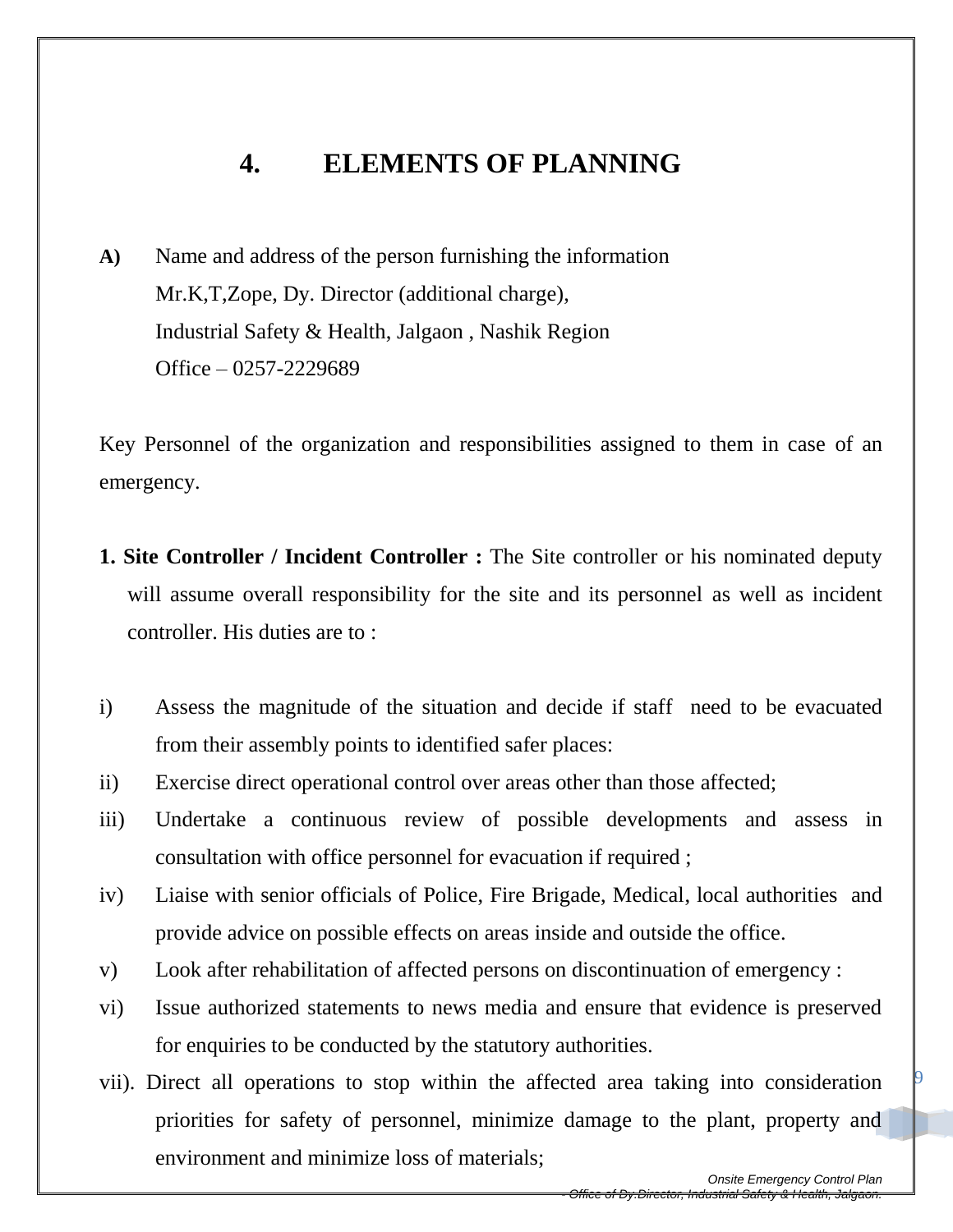- viii. Ensure that all non-essential persons of the areas affected are evacuated to the assembly point and the areas are searched for casualties.
- ix. Set up communication points and establish contact with Emergency Control Centre in the event of failure of electric supply and internal telephones;
- x. Have regard to the need to preserve the evidence so as to facilitate any enquiry into the cause and circumstances which caused or escalated the emergency.

#### **Mr. K.T.Zope, Deputy Director, ISH is the Site Controller/Incident controller.**

- **3. Office clerk :** He /She will also work as Liaison Officer and will be stationed at the main entrance during the emergency. He/she will, under the direction of the Site Controller, handle Police, Press and other enquiries, receive reports from roll - call leaders from assembly points and pass on the absentee information to the Incident Controller. His/Her responsibilities shall be :
- i. To ensure that casualties receive adequate attention/to arrange additional help if required and inform relatives;
- ii. To control traffic movements and ensure that alternative transport is available when need arises; and
- iii. When emergency is prolonged, arrange for the relief of personnel and organize refreshments/ catering facility.

#### **The responsibility lies with Miss. Paurnima Patil, Office Clerk.**

### **5. INFRASTRUCTURE**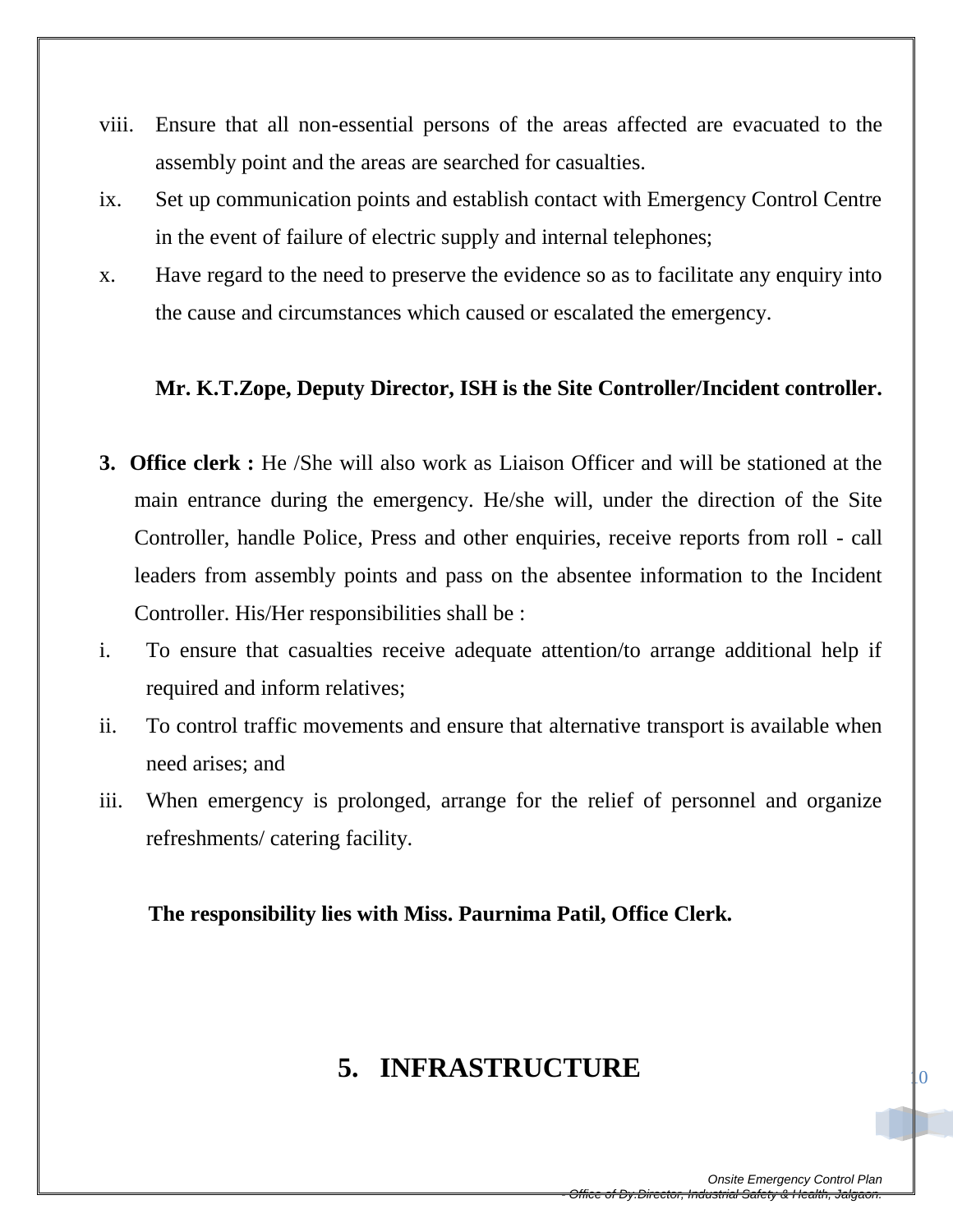**EMERGENCY CONTROL CENTRE :** Emergency Control Centre is set up at Site / Incident Controller office. The Control Centre is the focal point in case of an emergency from where the operations to handle the emergency are directed and coordinated. It will control site activities and furnished with external and internal telephone connections, list of essential telephone numbers list of key persons and their addresses.

**ASSEMBLY POINT :** Assembly point is set up farthest from the location of likely hazardous events, (near main gate) where persons from office area and visitors would assemble in case of emergency. Up-to-date list of pre-designated employees of various departments (Shift-wise) must be available at these points so that roll call could be taken. Pre-designated persons would take charge of these points and mark presence as the people come into it. Sigh board is required to be displayed at this location for visual control.

**COMMUNICATION SYSTEM** : Since office set up is small, all such communication is done verbally or through cell phones/landlines.

An adequate number of external and internal telephone connections are installed.

# **6. OUTSIDE ORGANIZATIONS IF INVOLVED IN ASSISTING DURING ON-SITE EMERGENCY :**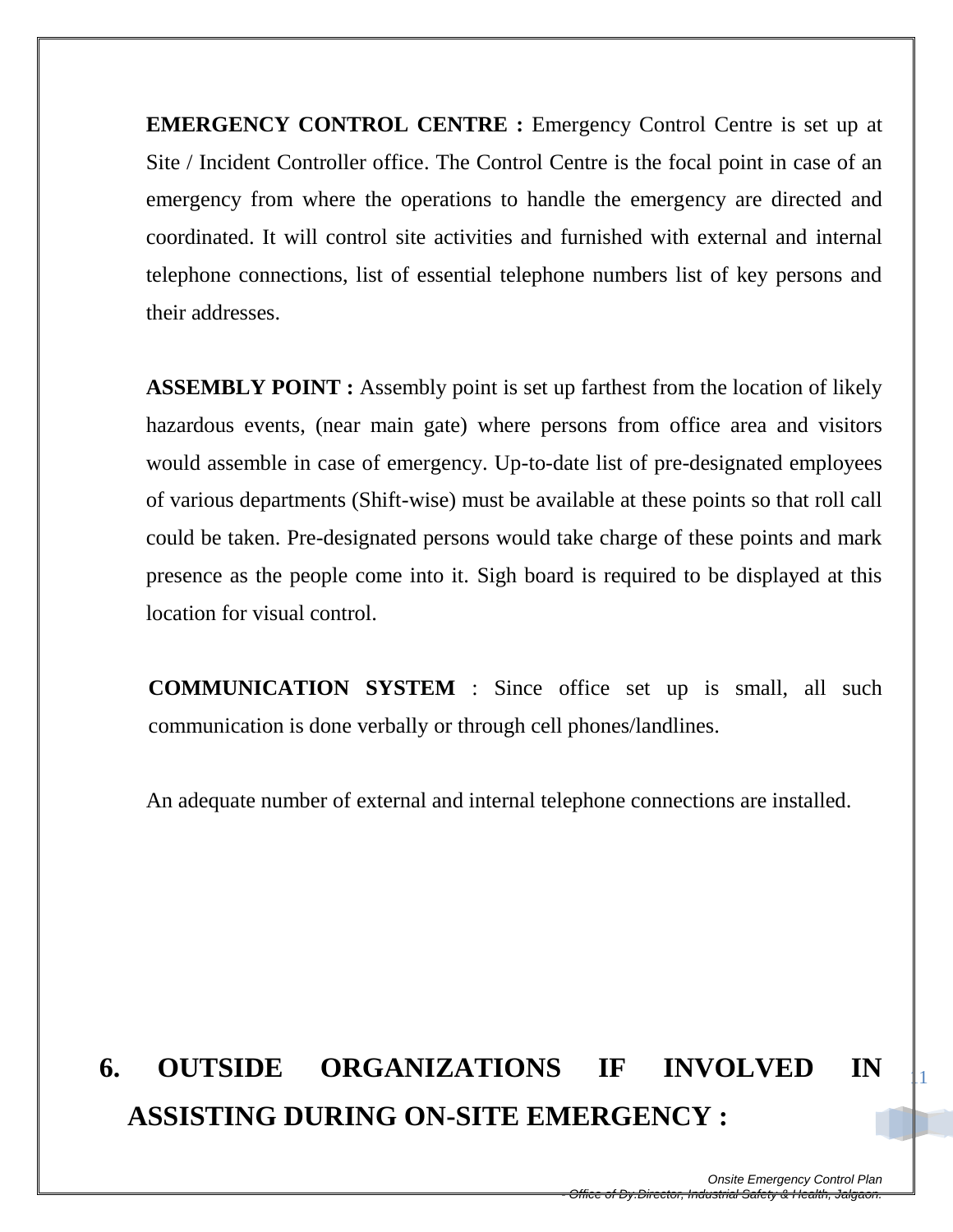#### **TYPES OF ACCIDENT & RESPONSIBILITY ASSIGNED**

In case of emergency stated above, outside agencies will required to be called for carrying their respective roll.

**Fire Brigade -** For rescue & salvage operation

**Police -** A) to communicate the correct information to other agencies & media. B) traffic & mob control by cordoning off the area, c) to take charge and give information to relatives of casualties.

**Hospitals & Doctors –** emergency medical treatment of affected persons.

**Technical –** a) to give necessary technical assistance to service agencies

b) to investigate the cause of accident

**Transporters** -- a) transportation of casualties & properties.

Neighboring residential area/buildings.

#### **Details of liaison arrangement between the organization.**

All the organization involved in assisting during an emergency were contacted and apprised of the details about the occupation; likely emergency incidents; steps taken to avoid / reduce risk mitigation methods, resources availability etc. They are informed about their role in case of above emergencies. The details are as follows --

**Collector Office, Jalgaon** :(0257)2220400

**Police**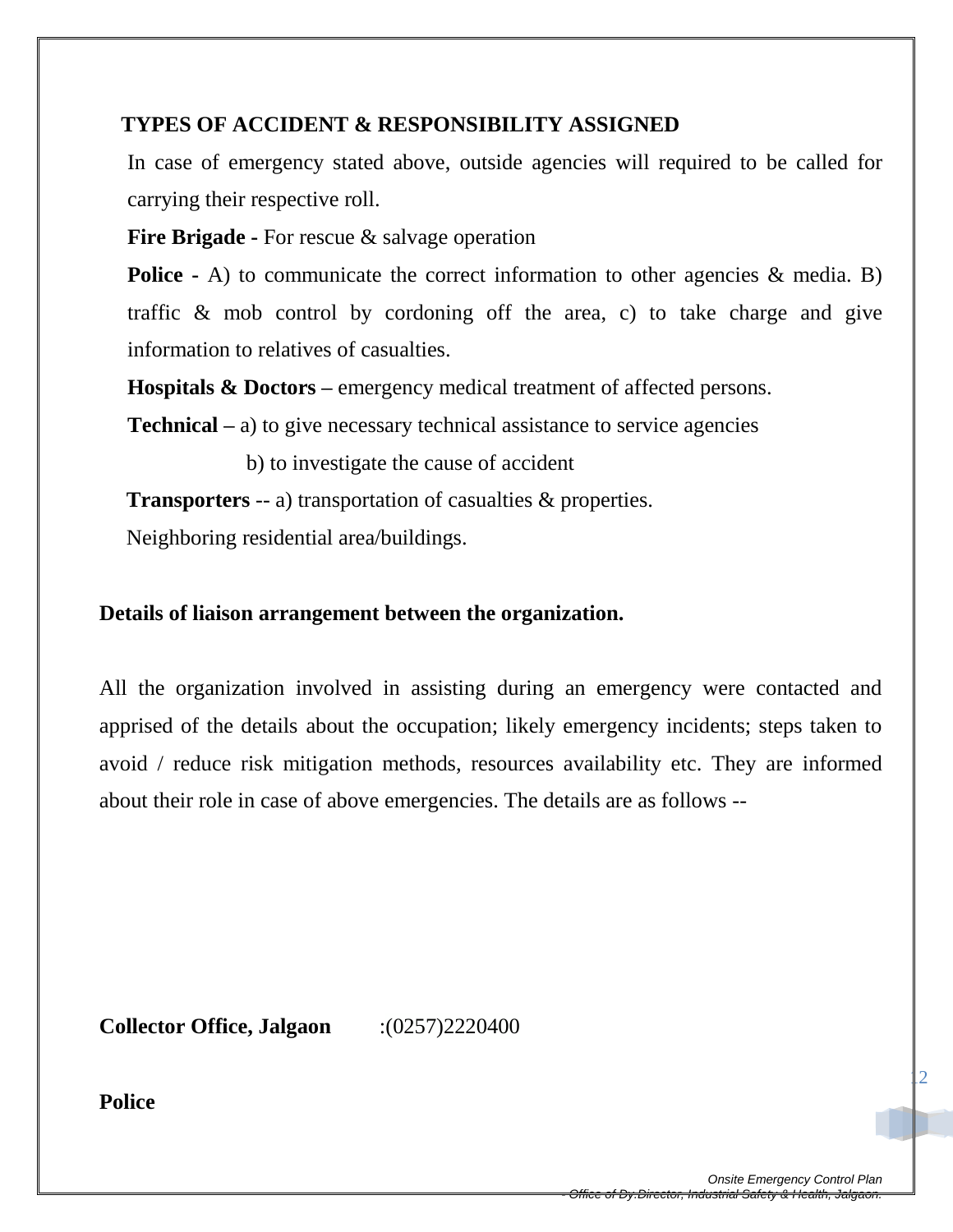| Sr.<br>No. | <b>Name of Police Station</b> | Tel No.       |
|------------|-------------------------------|---------------|
|            | Superintendent of Police      | (0257)2220411 |
|            | Police Head Quarter, Jalgaon  | (0257)2220413 |
|            | Police                        | 100           |

### **Fire Brigade Station**

| Jalgaon Fire Brigade |  |
|----------------------|--|
| ire                  |  |

#### **Ambulance Services**

| Sr.No.         | Agency                                                      | <b>Phone Number</b>         |
|----------------|-------------------------------------------------------------|-----------------------------|
| 1              | Kantabai & Bhavrlal Jain<br>Foundation, Jain Hills, Jalgaon | (0257)2260033               |
| $\overline{2}$ | Jain Irrigation Systems Ltd. Bambhori.<br>Jalgaon           | $(0257)$ 2258011            |
| 3              | Civil Hospital, Jalgaon                                     | (0257)2226642/2226643       |
| $\overline{4}$ | <b>District Medicine society</b>                            | (0257)2229221/2234048       |
| 5              | Bosch Chassis India ltd. Jalgaon                            | (0257)2238284               |
| 6              | <b>Ganpati Superspeciality Hospital</b>                     | $(0257 - 2227257 / 2217722$ |
| 07             | Keshav Smruti Pratishthan, Jalgaon                          | $(0257) - 2234590$          |
| 08             | Supreme Industries Ltd. Gadegaon                            | $(0257) - 3050601$          |

# **Hospitals**

| Sr.No | <b>Hospital Name</b> | <b>Specialty</b> | <b>Phone No.</b>       |
|-------|----------------------|------------------|------------------------|
|       | Civil Hospital       | General          | 0257-2226641 / 2226642 |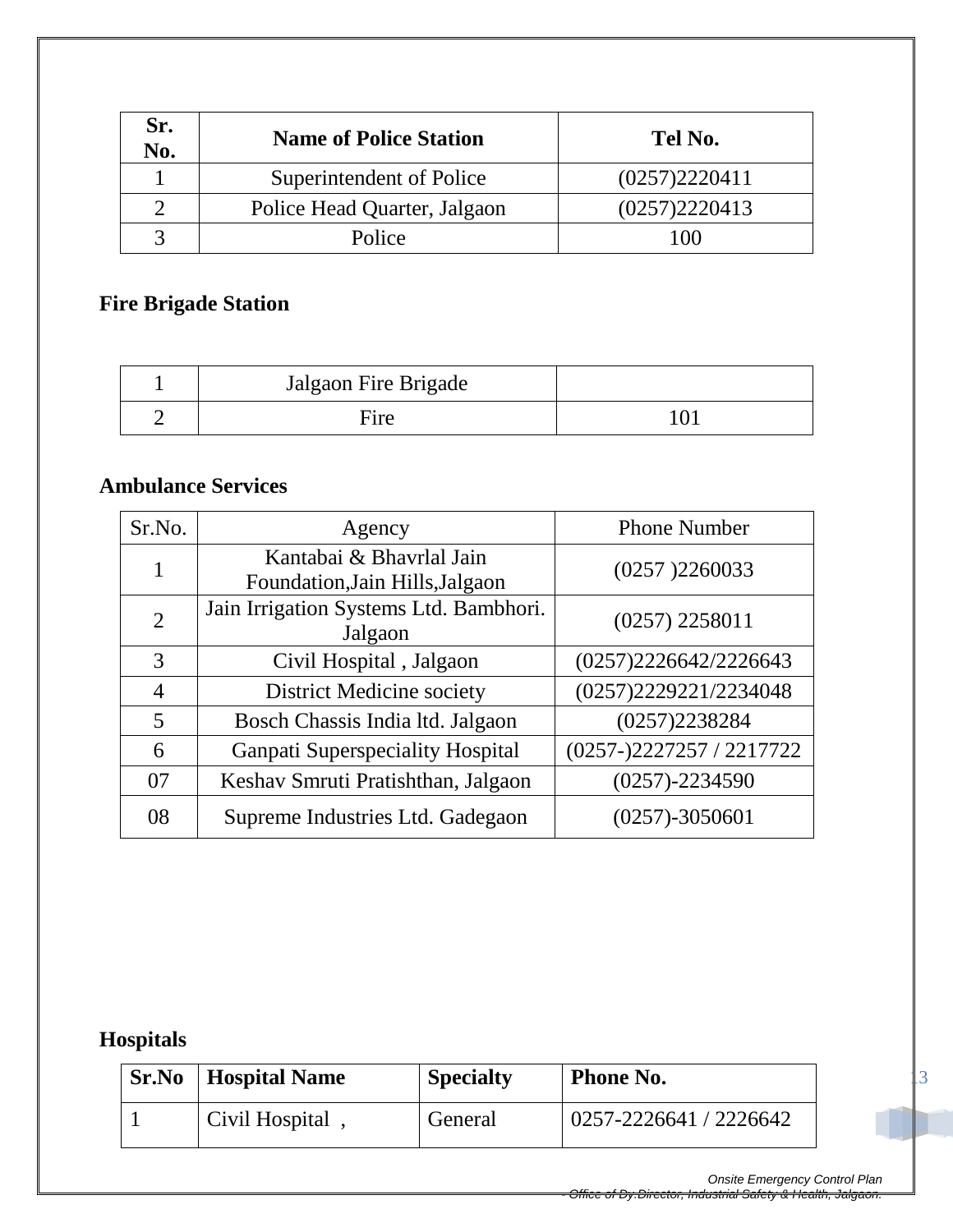|                | Jalgaon                                                    |                      |                                                                         |
|----------------|------------------------------------------------------------|----------------------|-------------------------------------------------------------------------|
| 2              | <b>Muncipal Hospital</b><br>,Jalgaon                       | General              | (0257)2233362/2227280/2<br>239704                                       |
| 3              | Nahata Hospital,<br>Jalgaon                                | Orthopedic           | 0257-2235713 / 2235715                                                  |
| $\overline{4}$ | Indo American<br>Superspeciality<br>Hospital, Jalgaon      | Superspecialit<br>y  | 0257-2224777 / 2228739                                                  |
| 5              | <b>OM</b> Critical Care<br>Hospital, Jalgaon               | <b>Critical Care</b> | 0257-2234541 / 2235453                                                  |
| 6              | <b>Sahayog Critical Care</b><br>Centre, Jalgaon            | <b>Critical Care</b> | 0257-2236201                                                            |
| 7              | Ganpati Hospital,<br>Jalgaon                               | Superspecialit<br>y  | 0257-2227257 / 2217722<br>Cardiac Emergency<br>Helpline - 9860991673/74 |
| 8              | <b>Sushrut Burncare</b><br>hospital, Ring road<br>,Jalgaon | Burn care            | (0257) 2240100                                                          |

#### **Blood Bank**

| Sr.No.         | <b>Blood Bank</b>                         | <b>Phone Number</b>    |
|----------------|-------------------------------------------|------------------------|
|                | Indian Red Cross Society, Jalgaon         | $(0257)$ 2226233       |
| $\overline{2}$ | Golwalkar Blood Bank, Jalgaon             | $(0257)$ 2234590       |
| 3              | Dr.Toke Blood Bank, Jalgaon               | (0257) 2237485/2225517 |
| 4              | Godavari Blood Bank, Sakegaon<br>,Jalgaon | (0257)3058500/3058530  |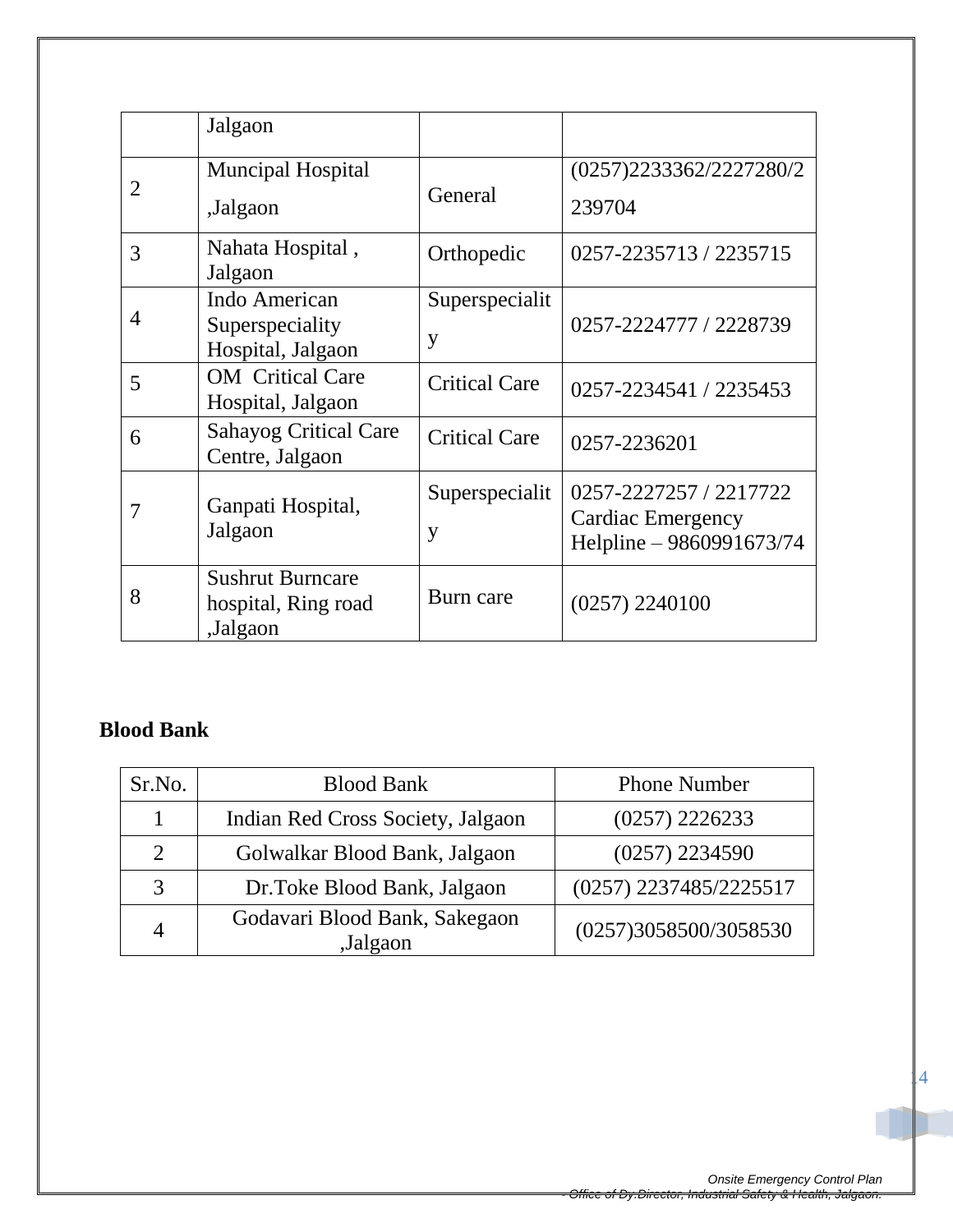# **7. DETAILS ABOUT THE SITE**

#### **a) Location of dangerous substances :**

No hazardous substances storage is present in this area.

#### **b) Seat of key person :**

Except security staff, the seat of key persons is located on third floor in office building.

#### **c) Emergency control centre :**

The Emergency Control Centre is the place from which the operations to handle the emergency are directed and co-ordinated. It will be attended by the Site/Incident Controller.

Each Emergency Control Centre therefore should contain :

- a) an adequate number of external telephones.
- b) an adequate number of internal telephones;
- c) following are the resources;
	- i. sources of water for fire fighting
	- ii. assembly point
	- iii. vehicle parking;

e) note-pads, pens, pencils to record all messages received and sent by whatever means;

g) nominal roll of employees or access to this information

#### **Assembly point :**

The area of assembly point has been set at farthest from the location of likely emergencies, where persons can assemble in case of emergency (Near main gate of the office building). Though it is identified near the gate, the same is required to be displayed by providing sign board.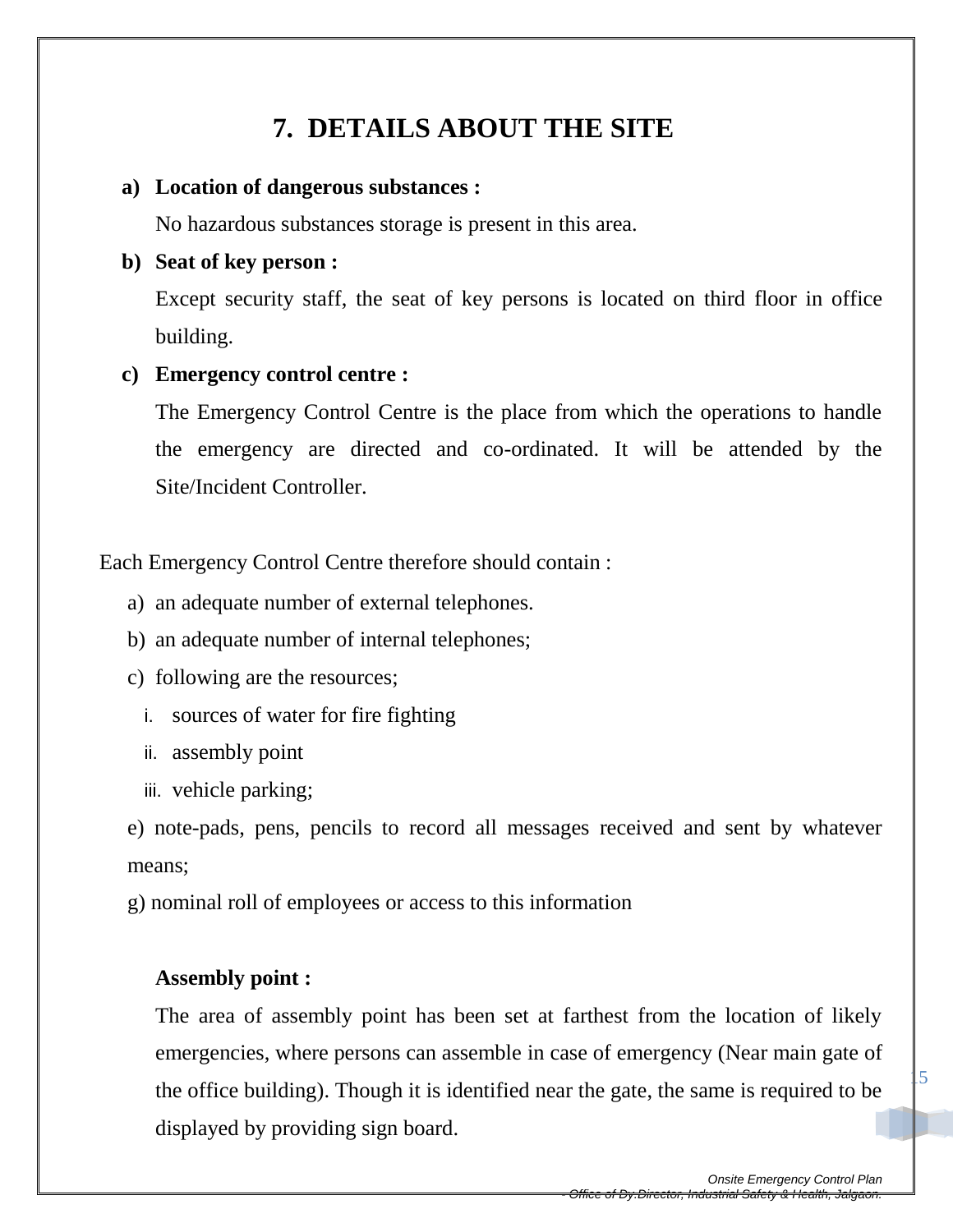#### **Fire Fighting Equipments :**

The fire hydrant and sprinkler installation in office building is not installed but adequate water storage is available in the building . The same would help in combating the emergency instantly till outside help is arrived. It is recommended to complete the same immediately to maintain emergency preparedness.

Also it is necessary to provide portable fire extinguishers in the office area to take care against the primary fire incidences.

Similarly fire fighting training may be imparted to the employees present in the office including mock drills periodically to ascertain preparedness.

#### **Water storage :**

About 20 KL water storage is in overhead tanks is available.

#### **Emergency escape facility :**

Four stair cases are provided to the office building. Either could be used to rush to assembly point in case of emergency.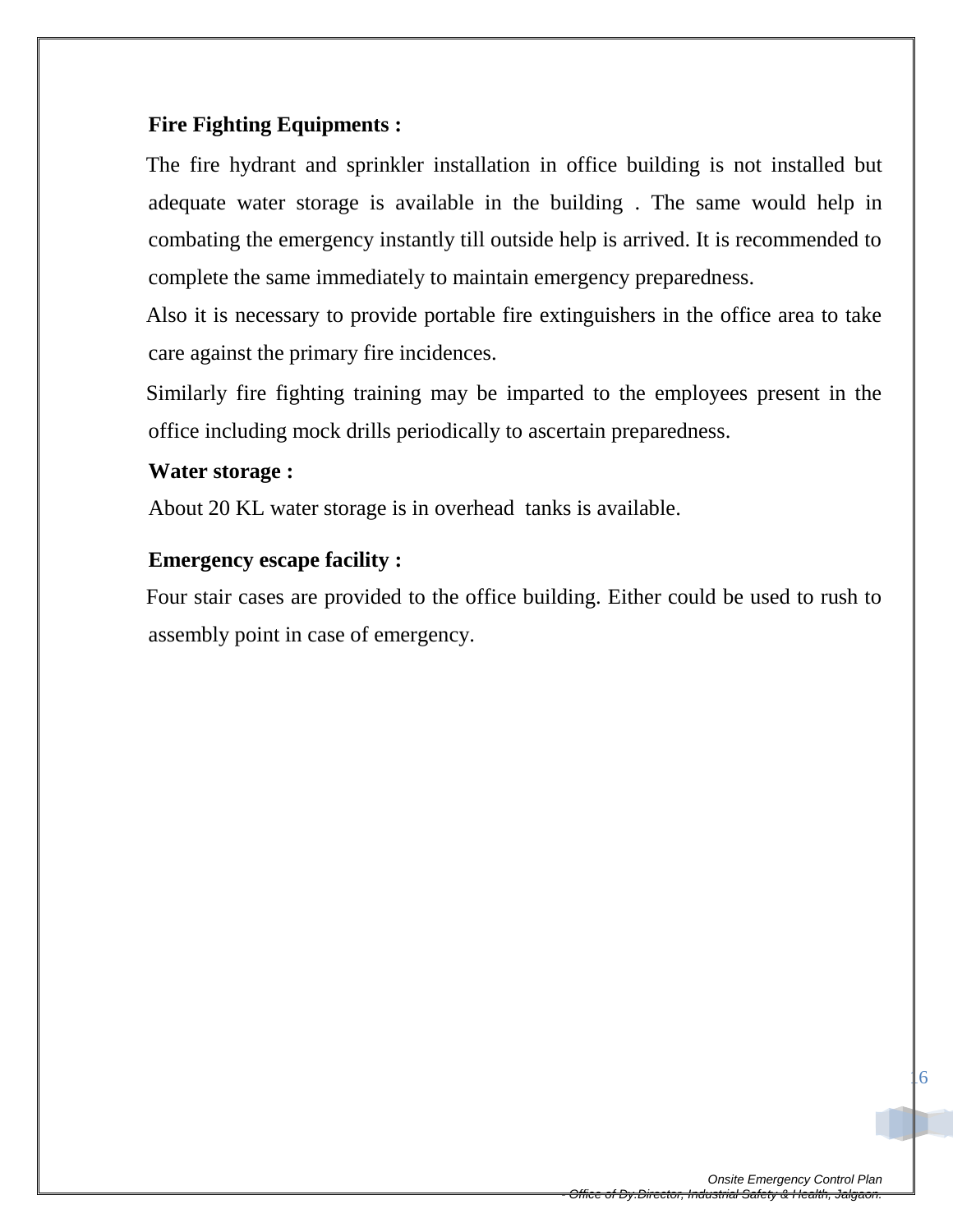# **8. LIKELY DANGERS TO THE OFFICE AND THE EXTENT OF EFFECTS**

**Fire :**

Combustible material like office stationary, old record, wooden furniture etc. may cause localized fire if ignited. Exposure will be to limited area if attacked instantly.

**Natural calamities :**

Calamities like earth quack, thunder storm etc. may cause damage to the building for which emergency evacuation may help in preventing human loses.